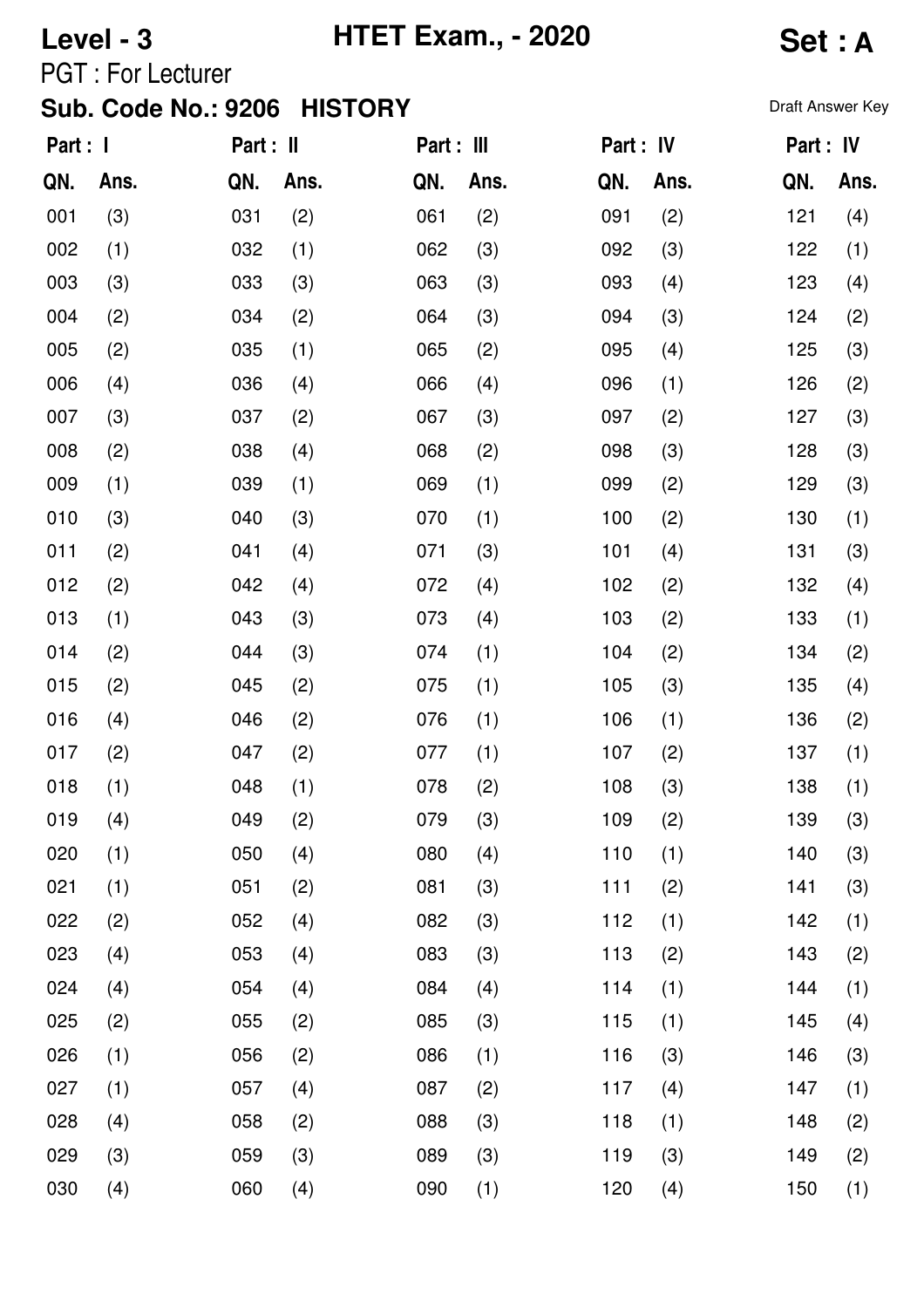# **Level - 3 HTET Exam., - 2020 Set : B**

PGT : For Lecturer

| Part : I |      | Part : II |      | Part : III |      | Part : IV |      |     | Part : IV |
|----------|------|-----------|------|------------|------|-----------|------|-----|-----------|
| QN.      | Ans. | QN.       | Ans. | QN.        | Ans. | QN.       | Ans. | QN. | Ans.      |
| 001      | (4)  | 031       | (3)  | 061        | (4)  | 091       | (2)  | 121 | (3)       |
| 002      | (2)  | 032       | (2)  | 062        | (2)  | 092       | (3)  | 122 | (1)       |
| 003      | (4)  | 033       | (4)  | 063        | (1)  | 093       | (3)  | 123 | (2)       |
| 004      | (1)  | 034       | (4)  | 064        | (3)  | 094       | (3)  | 124 | (4)       |
| 005      | (4)  | 035       | (3)  | 065        | (1)  | 095       | (4)  | 125 | (2)       |
| 006      | (1)  | 036       | (4)  | 066        | (2)  | 096       | (3)  | 126 | (1)       |
| 007      | (1)  | 037       | (2)  | 067        | (1)  | 097       | (2)  | 127 | (1)       |
| 008      | (2)  | 038       | (1)  | 068        | (2)  | 098       | (3)  | 128 | (2)       |
| 009      | (4)  | 039       | (4)  | 069        | (1)  | 099       | (4)  | 129 | (2)       |
| 010      | (4)  | 040       | (3)  | 070        | (3)  | 100       | (4)  | 130 | (3)       |
| 011      | (4)  | 041       | (2)  | 071        | (4)  | 101       | (3)  | 131 | (3)       |
| 012      | (1)  | 042       | (1)  | 072        | (3)  | 102       | (1)  | 132 | (2)       |
| 013      | (3)  | 043       | (3)  | 073        | (3)  | 103       | (1)  | 133 | (3)       |
| 014      | (1)  | 044       | (1)  | 074        | (3)  | 104       | (2)  | 134 | (2)       |
| 015      | (4)  | 045       | (2)  | 075        | (1)  | 105       | (1)  | 135 | (2)       |
| 016      | (2)  | 046       | (4)  | 076        | (1)  | 106       | (1)  | 136 | (2)       |
| 017      | (3)  | 047       | (4)  | 077        | (4)  | 107       | (2)  | 137 | (1)       |
| 018      | (3)  | 048       | (2)  | 078        | (3)  | 108       | (4)  | 138 | (3)       |
| 019      | (3)  | 049       | (4)  | 079        | (2)  | 109       | (1)  | 139 | (4)       |
| 020      | (2)  | 050       | (3)  | 080        | (4)  | 110       | (1)  | 140 | (3)       |
| 021      | (2)  | 051       | (2)  | 081        | (2)  | 111       | (4)  | 141 | (2)       |
| 022      | (3)  | 052       | (2)  | 082        | (1)  | 112       | (4)  | 142 | (3)       |
| 023      | (1)  | 053       | (2)  | 083        | (3)  | 113       | (1)  | 143 | (2)       |
| 024      | (2)  | 054       | (1)  | 084        | (1)  | 114       | (2)  | 144 | (2)       |
| 025      | (1)  | 055       | (2)  | 085        | (4)  | 115       | (3)  | 145 | (4)       |
| 026      | (2)  | 056       | (4)  | 086        | (3)  | 116       | (1)  | 146 | (3)       |
| 027      | (2)  | 057       | (2)  | 087        | (3)  | 117       | (1)  | 147 | (2)       |
| 028      | (2)  | 058       | (4)  | 088        | (3)  | 118       | (4)  | 148 | (2)       |
| 029      | (2)  | 059       | (2)  | 089        | (3)  | 119       | (1)  | 149 | (3)       |
| 030      | (1)  | 060       | (4)  | 090        | (3)  | 120       | (1)  | 150 | (1)       |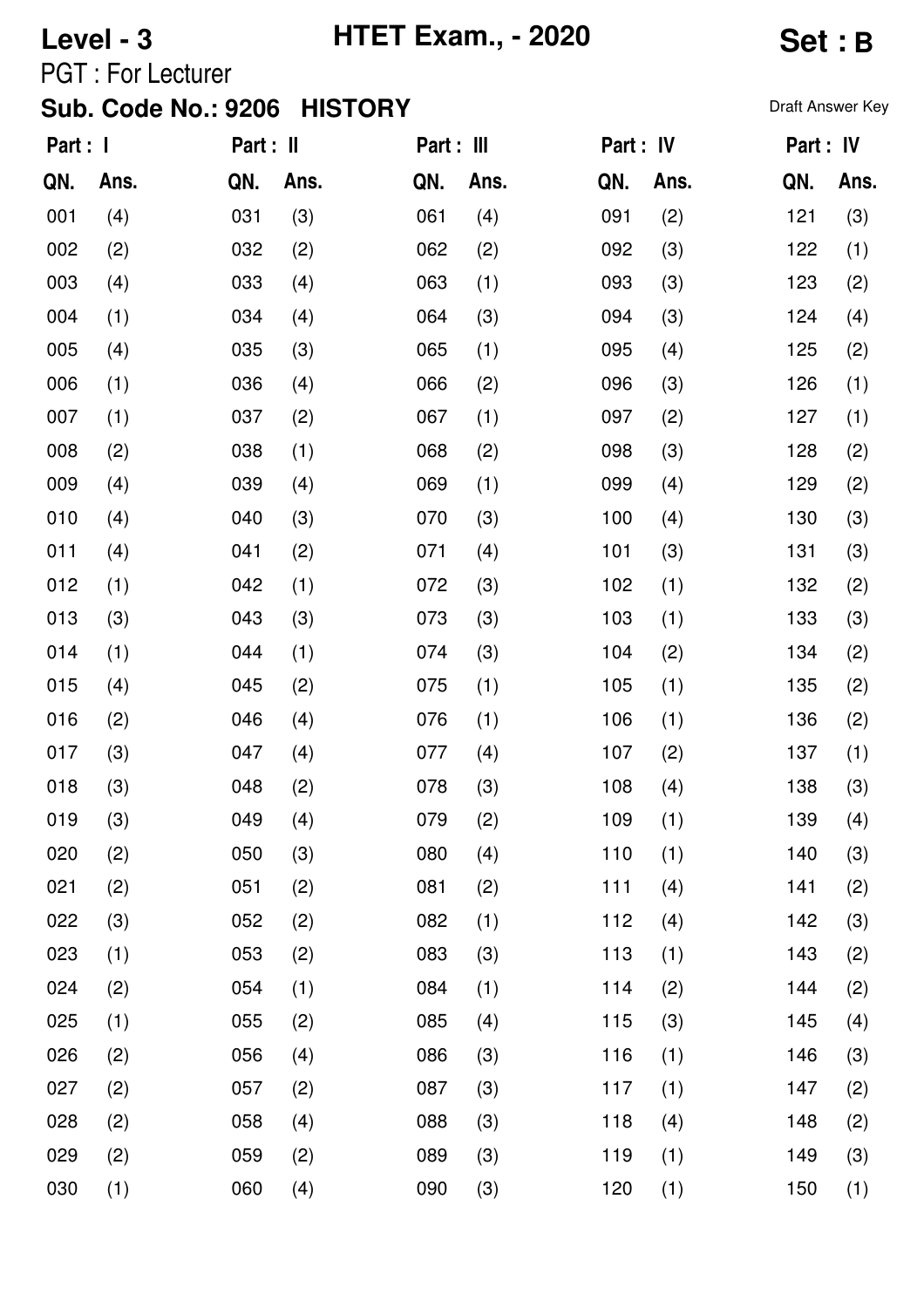# **Level - 3 HTET Exam., - 2020 Set : C**

PGT : For Lecturer

| Part : I |      | Part : II |      | Part : III |      | Part : IV |      | Part : IV |      |
|----------|------|-----------|------|------------|------|-----------|------|-----------|------|
| QN.      | Ans. | QN.       | Ans. | QN.        | Ans. | QN.       | Ans. | QN.       | Ans. |
| 001      | (1)  | 031       | (4)  | 061        | (3)  | 091       | (1)  | 121       | (4)  |
| 002      | (4)  | 032       | (4)  | 062        | (3)  | 092       | (4)  | 122       | (2)  |
| 003      | (2)  | 033       | (2)  | 063        | (1)  | 093       | (2)  | 123       | (3)  |
| 004      | (3)  | 034       | (3)  | 064        | (3)  | 094       | (3)  | 124       | (3)  |
| 005      | (1)  | 035       | (1)  | 065        | (2)  | 095       | (1)  | 125       | (2)  |
| 006      | (3)  | 036       | (2)  | 066        | (2)  | 096       | (1)  | 126       | (2)  |
| 007      | (1)  | 037       | (1)  | 067        | (4)  | 097       | (3)  | 127       | (3)  |
| 008      | (2)  | 038       | (1)  | 068        | (1)  | 098       | (1)  | 128       | (3)  |
| 009      | (2)  | 039       | (3)  | 069        | (1)  | 099       | (2)  | 129       | (3)  |
| 010      | (1)  | 040       | (2)  | 070        | (3)  | 100       | (3)  | 130       | (3)  |
| 011      | (3)  | 041       | (4)  | 071        | (1)  | 101       | (4)  | 131       | (2)  |
| 012      | (4)  | 042       | (3)  | 072        | (3)  | 102       | (1)  | 132       | (2)  |
| 013      | (3)  | 043       | (4)  | 073        | (1)  | 103       | (4)  | 133       | (1)  |
| 014      | (4)  | 044       | (2)  | 074        | (4)  | 104       | (2)  | 134       | (2)  |
| 015      | (2)  | 045       | (3)  | 075        | (2)  | 105       | (4)  | 135       | (3)  |
| 016      | (4)  | 046       | (4)  | 076        | (4)  | 106       | (2)  | 136       | (2)  |
| 017      | (2)  | 047       | (2)  | 077        | (4)  | 107       | (3)  | 137       | (1)  |
| 018      | (4)  | 048       | (1)  | 078        | (1)  | 108       | (1)  | 138       | (2)  |
| 019      | (2)  | 049       | (2)  | 079        | (3)  | 109       | (1)  | 139       | (3)  |
| 020      | (1)  | 050       | (2)  | 080        | (2)  | 110       | (1)  | 140       | (1)  |
| 021      | (1)  | 051       | (4)  | 081        | (3)  | 111       | (3)  | 141       | (2)  |
| 022      | (4)  | 052       | (2)  | 082        | (3)  | 112       | (1)  | 142       | (1)  |
| 023      | (2)  | 053       | (2)  | 083        | (1)  | 113       | (4)  | 143       | (2)  |
| 024      | (2)  | 054       | (2)  | 084        | (3)  | 114       | (3)  | 144       | (2)  |
| 025      | (3)  | 055       | (4)  | 085        | (3)  | 115       | (3)  | 145       | (2)  |
| 026      | (4)  | 056       | (4)  | 086        | (4)  | 116       | (4)  | 146       | (4)  |
| 027      | (2)  | 057       | (4)  | 087        | (1)  | 117       | (2)  | 147       | (4)  |
| 028      | (1)  | 058       | (2)  | 088        | (3)  | 118       | (4)  | 148       | (1)  |
| 029      | (1)  | 059       | (4)  | 089        | (2)  | 119       | (1)  | 149       | (3)  |
| 030      | (2)  | 060       | (3)  | 090        | (3)  | 120       | (1)  | 150       | (2)  |